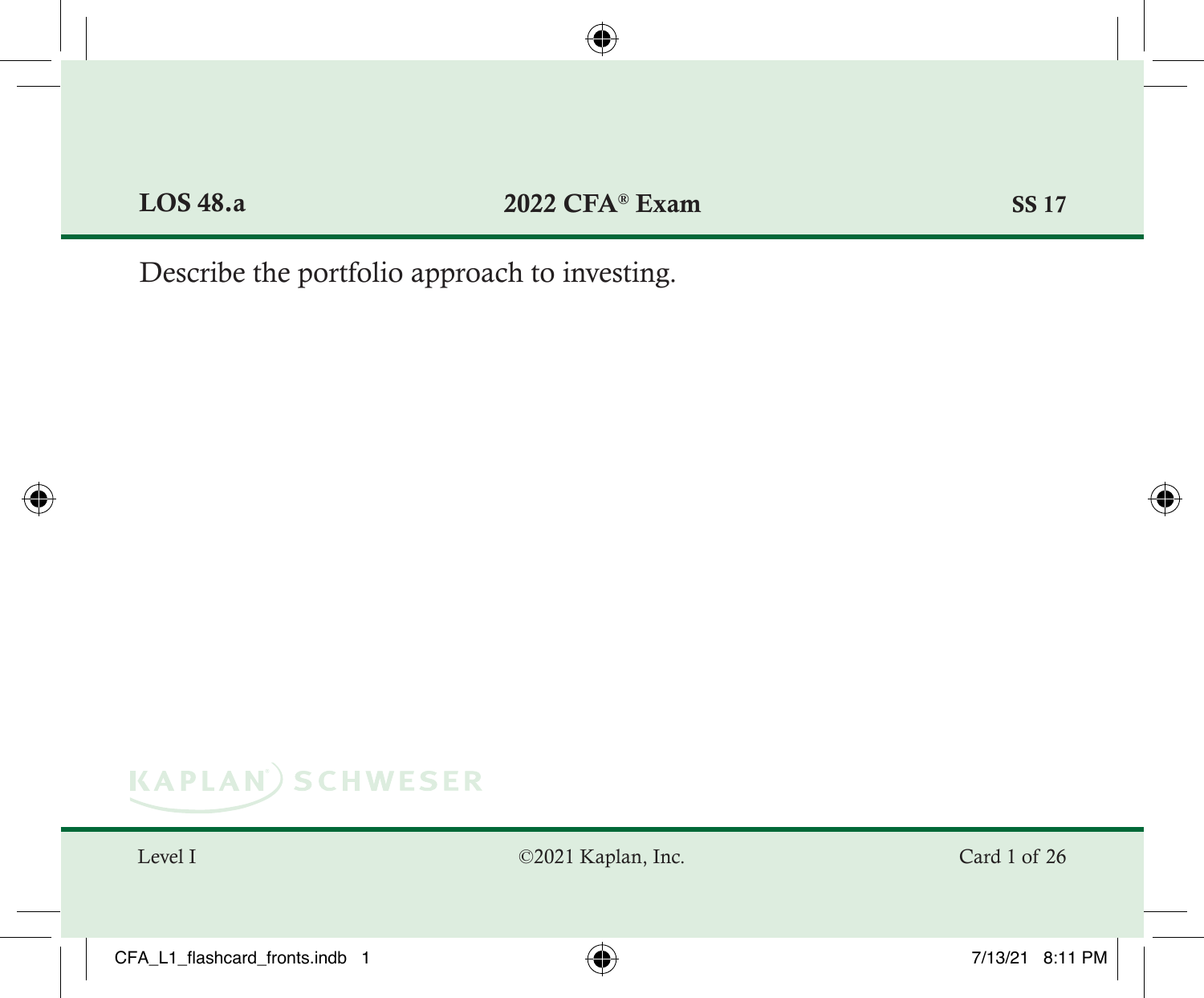A diversified portfolio produces reduced risk for a given level of expected return, compared to investing in an individual security. Modern portfolio theory concludes that investors that do not take a portfolio perspective bear risk that is not rewarded with greater expected return.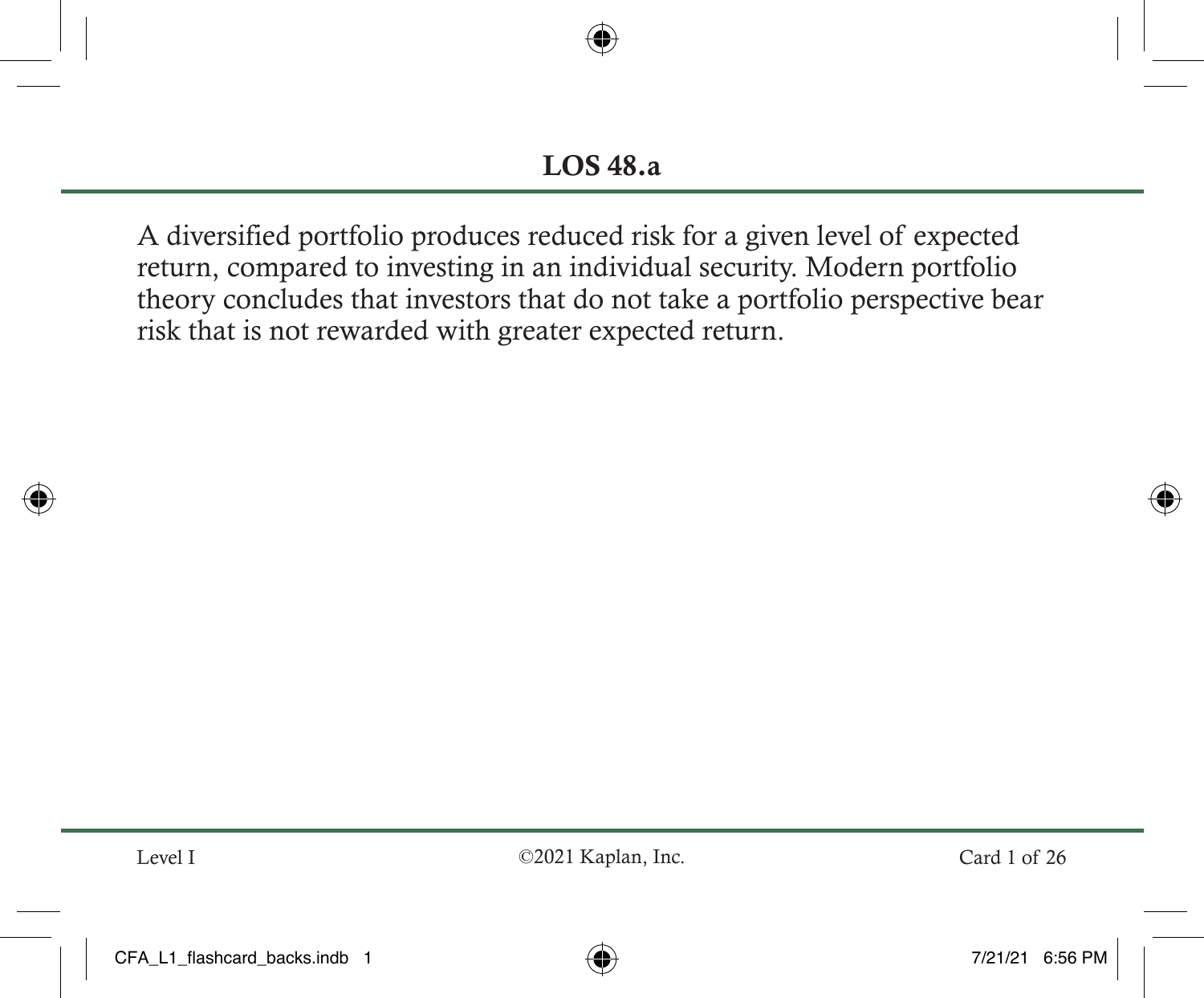Describe the steps in the portfolio management process.

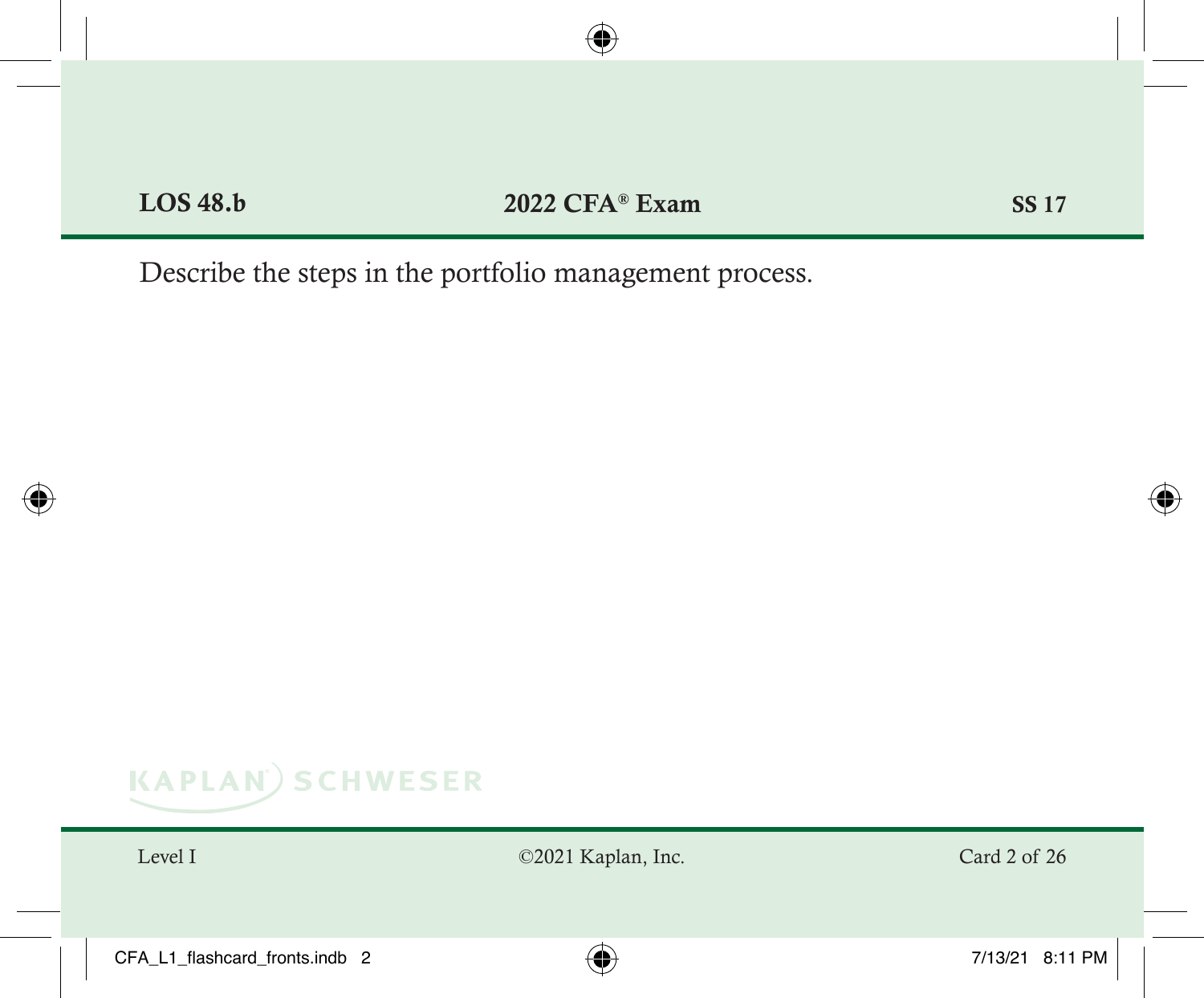The three steps in the portfolio management process are:

- 1. Planning: Determine client needs and circumstances, including the client's return objectives, risk tolerance, constraints, and preferences. Create, and then periodically review and update, an investment policy statement (IPS) that spells out these needs and circumstances.
- 2. Execution: Construct the client portfolio by determining suitable allocations to various asset classes based on the IPS and on expectations about macroeconomic variables such as inflation, interest rates, and GDP growth (top-down analysis). Identify attractively priced securities within an asset class for client portfolios based on valuation estimates from security analysts (bottom-up analysis).
- 3. Feedback: Monitor and rebalance the portfolio to adjust asset class allocations and securities holdings in response to market performance. Measure and report performance relative to the performance benchmark specified in the IPS.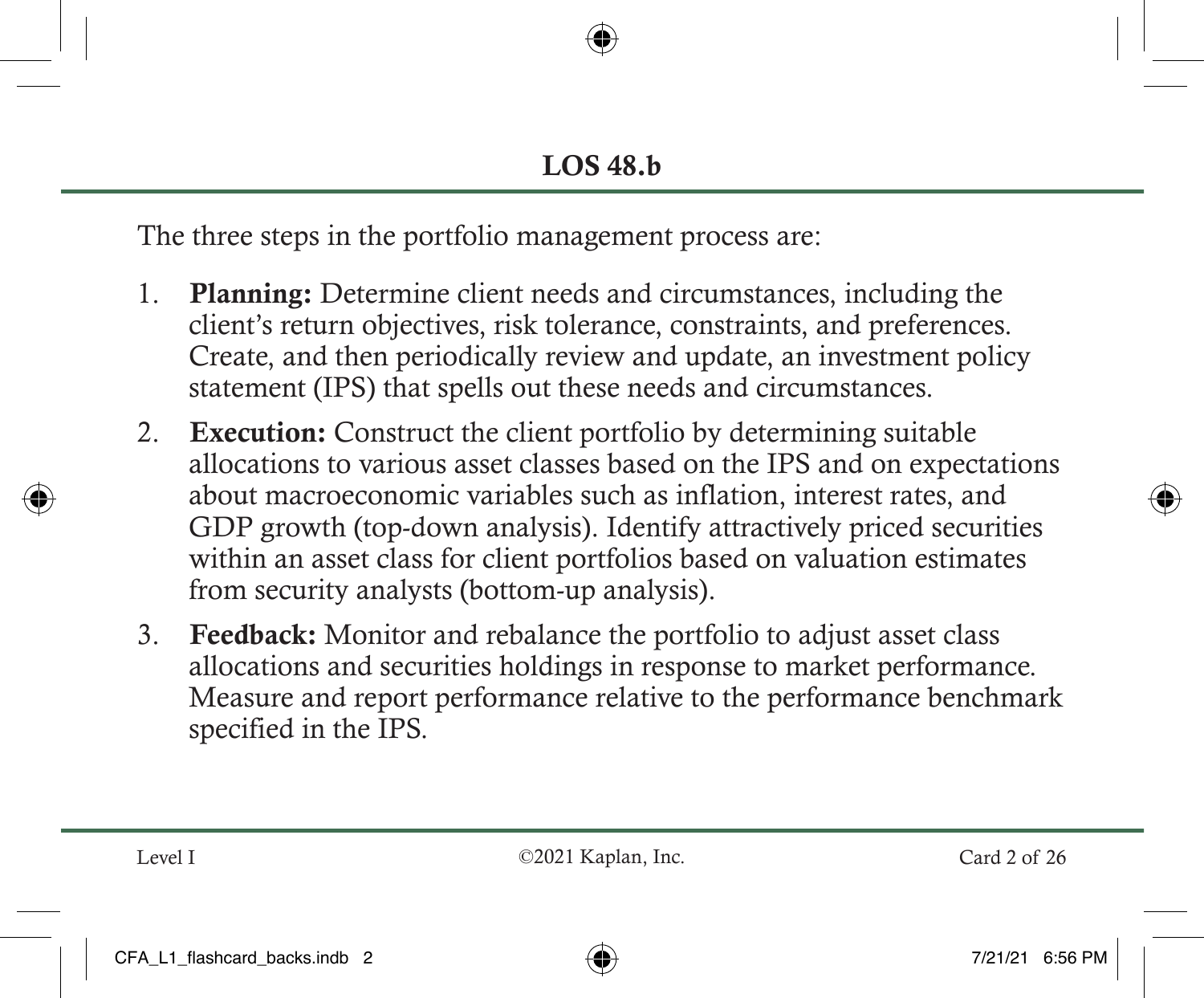Describe types of investors and distinctive characteristics and needs of each.

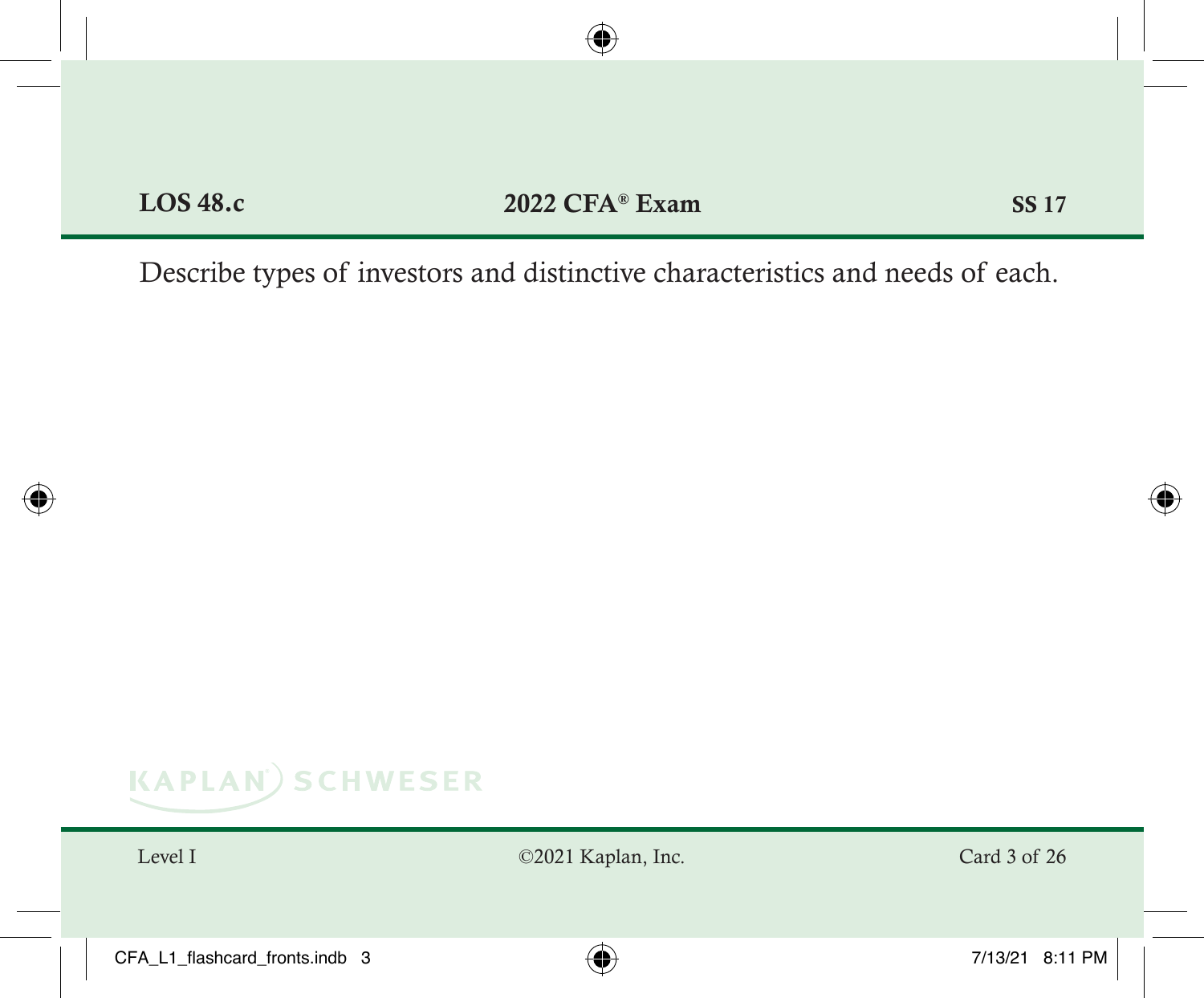Types of investment management clients and their characteristics:

| <b>Investor</b><br>Type    | <b>Risk</b><br><b>Tolerance</b> | <b>Investment</b><br>Horizon | Liquidity<br><b>Needs</b> | Income<br><b>Needs</b>   |
|----------------------------|---------------------------------|------------------------------|---------------------------|--------------------------|
| Individuals                | Depends on<br>individual        | Depends on<br>individual     | Depends on<br>individual  | Depends on<br>individual |
| <b>Banks</b>               | Low                             | Short                        | High                      | Pay interest             |
| Endowments                 | High                            | Long                         | Low                       | Spending level           |
| Insurance                  | Low                             | Long—life<br>Short—P&C       | High                      | Low                      |
| Mutual funds               | Depends on<br>fund              | Depends on<br>fund           | High                      | Depends on<br>fund       |
| Defined<br>benefit pension | High                            | Long                         | Low                       | Depends on<br>age        |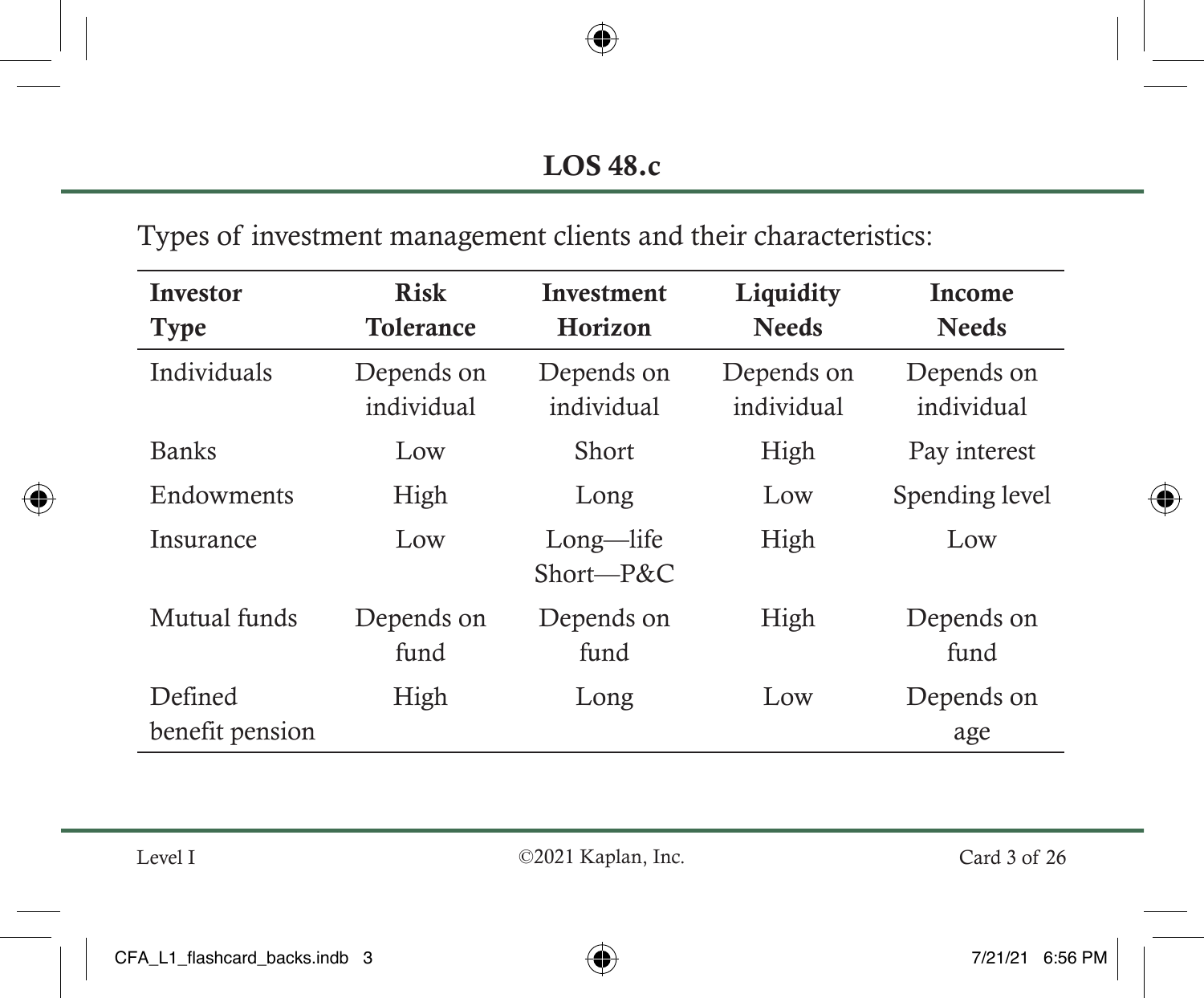Describe defined contribution and defined benefit pension plans.

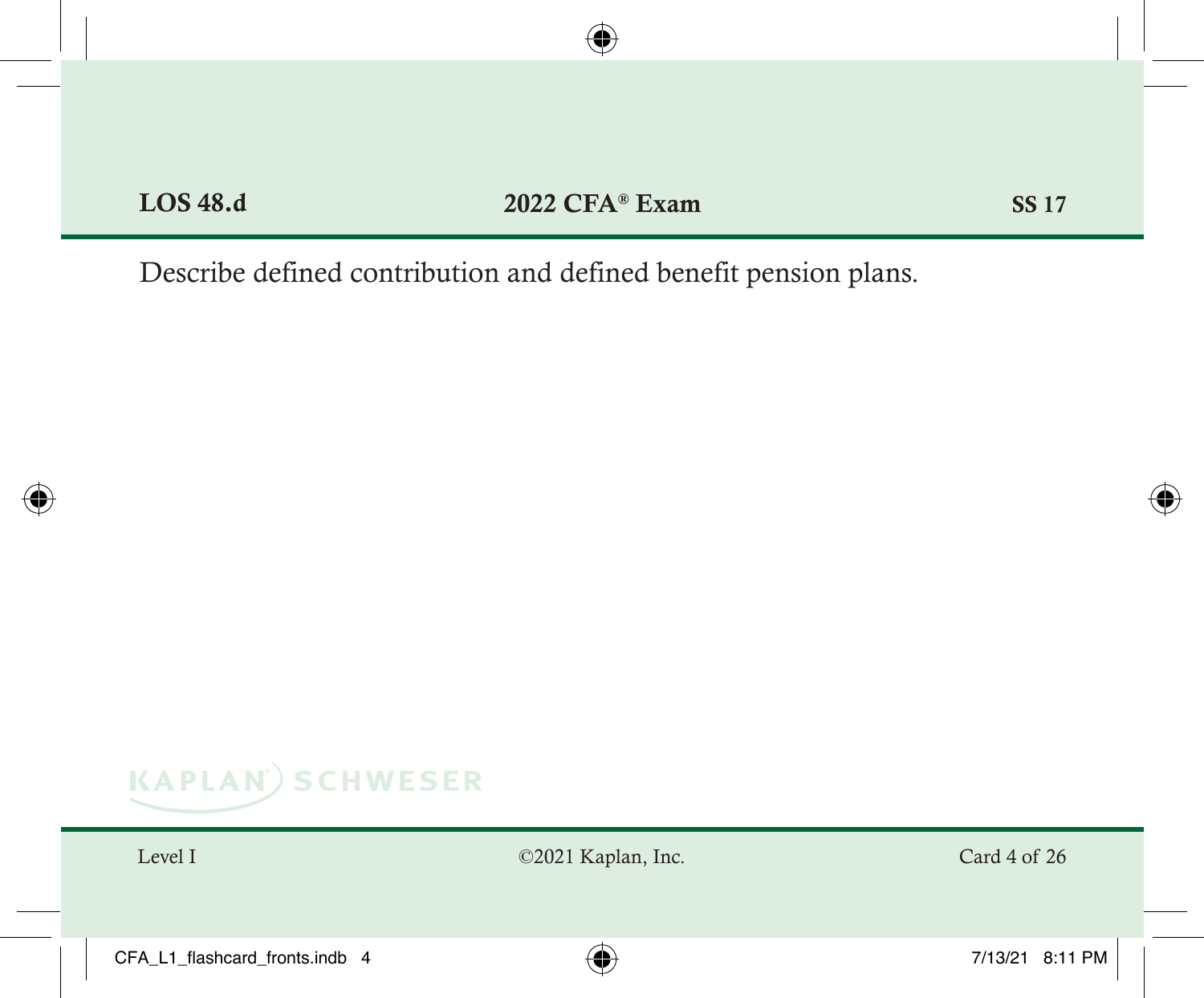In a defined contribution plan, the employer contributes a certain sum each period to the employee's retirement account. The employer makes no promise regarding the future value of the plan assets; thus, the employee assumes all of the investment risk.

In a defined benefit plan, the employer promises to make periodic payments to the employee after retirement. Because the employee's future benefit is defined, the employer assumes the investment risk.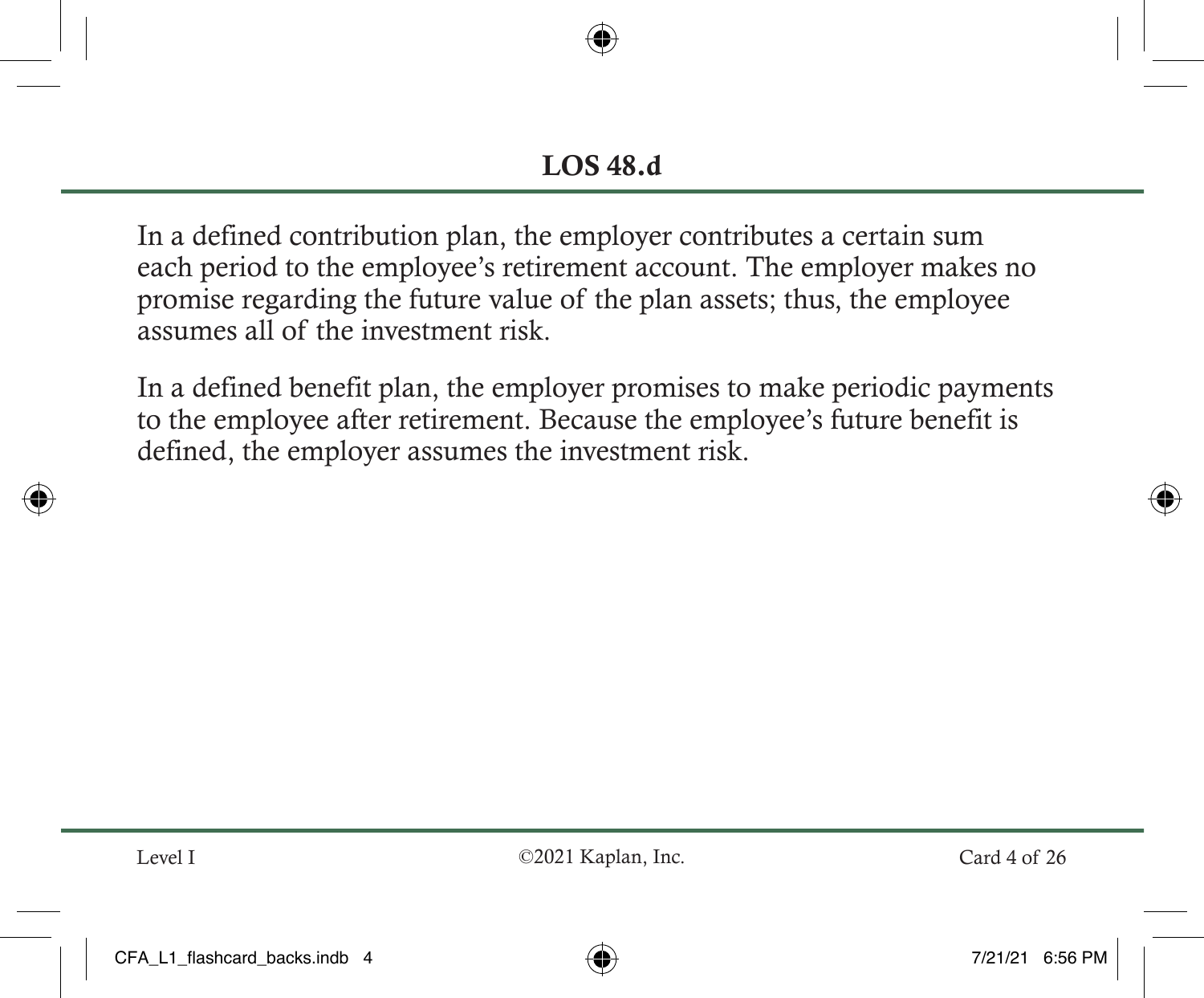Describe aspects of the asset management industry.

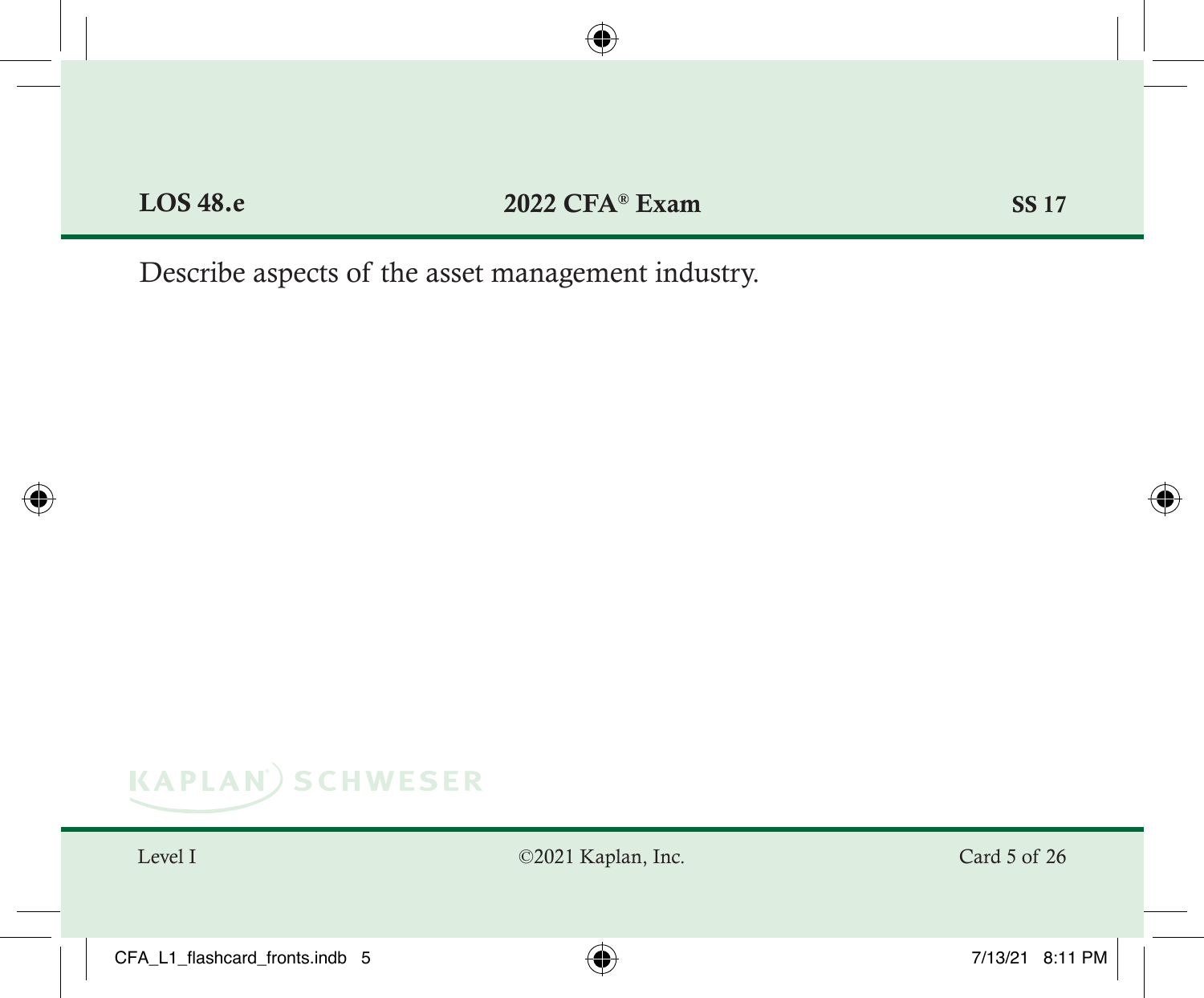The asset management industry comprises buy-side firms that manage investments for clients. Asset management firms include both independent managers and divisions of larger financial services companies and may be full-service or specialist firms offering investments in traditional or alternative asset classes.

Active management attempts to outperform a chosen benchmark through manager skill. Passive management attempts to replicate the performance of a chosen benchmark index. Most assets under management are actively managed, but the market share for passive management has been increasing.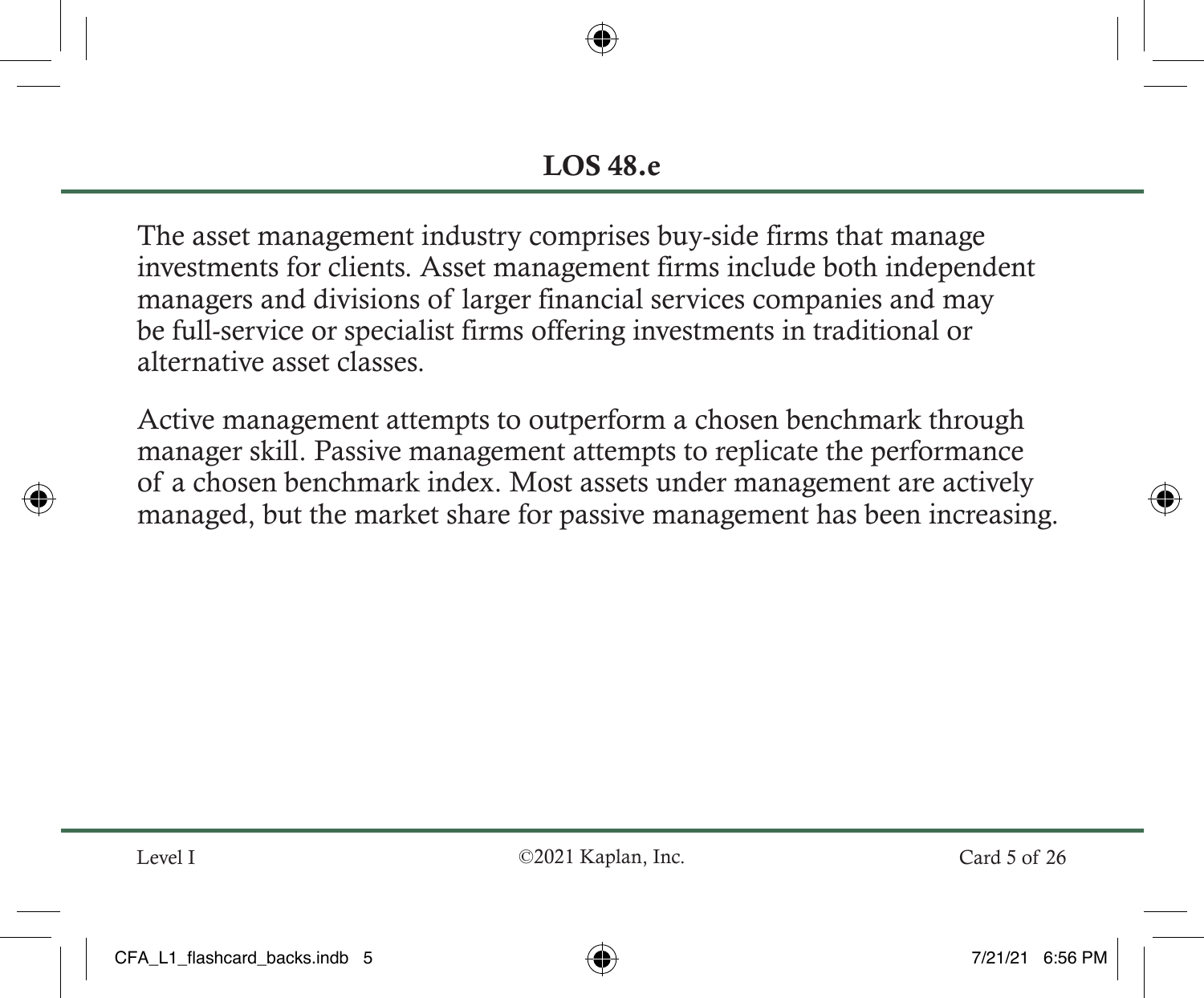Describe mutual funds and compare them with other pooled investment products.

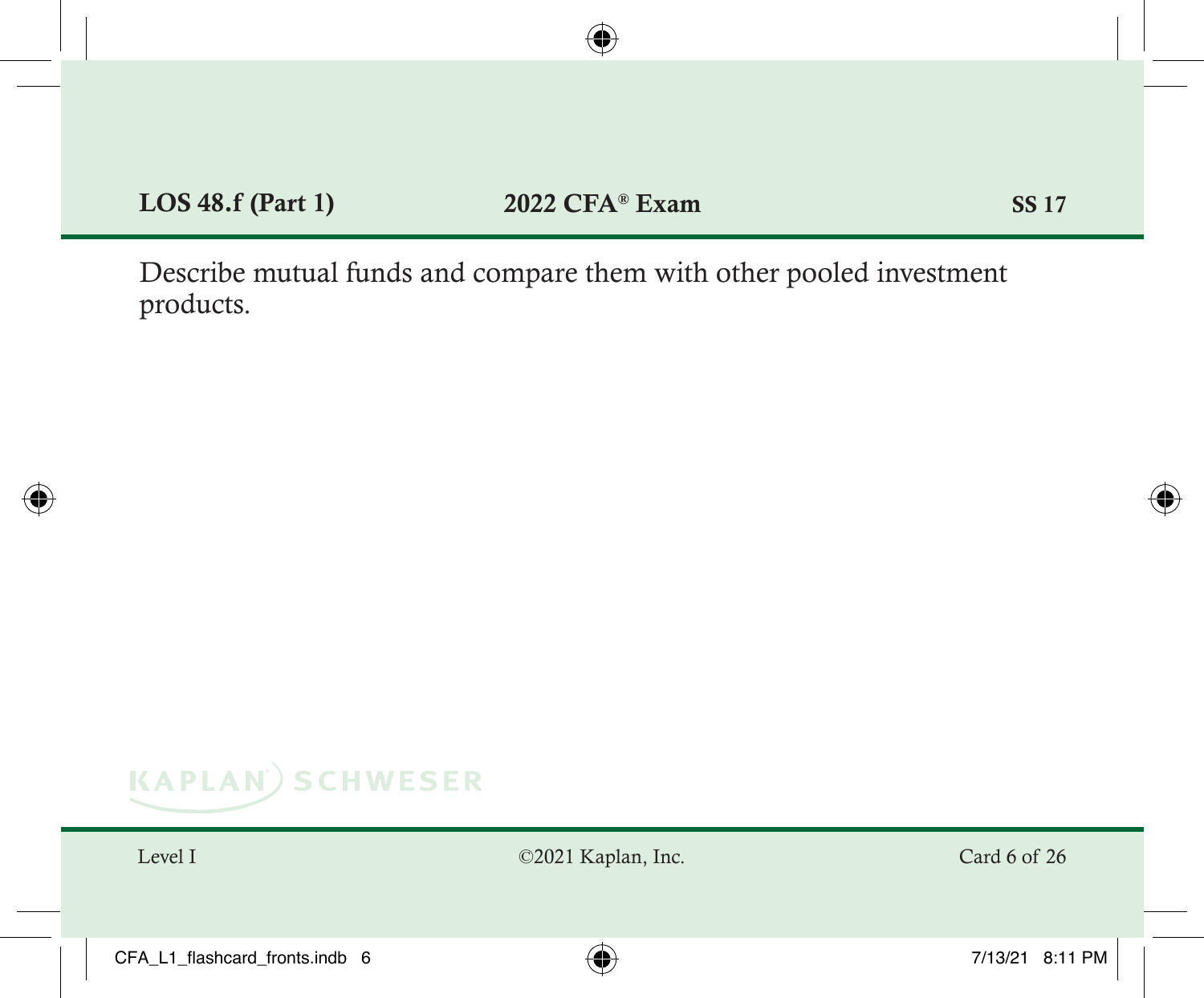Mutual funds combine funds from many investors into a single portfolio that is invested in a specified class of securities or to match a specific index. Many varieties exist, including money market funds, bond funds, stock funds, and balanced (hybrid) funds. Open-ended shares can be bought or sold at the net asset value. Closed-ended funds have a fixed number of shares that trade at a price determined by the market.

Exchange-traded funds are similar to mutual funds, but investors can buy and sell ETF shares in the same way as shares of stock. Management fees are generally low, though trading ETFs results in brokerage costs.

Separately managed accounts are portfolios managed for individual investors who have substantial assets. In return for an annual fee based on assets, the investor receives personalized investment advice.

(Continued on next card.)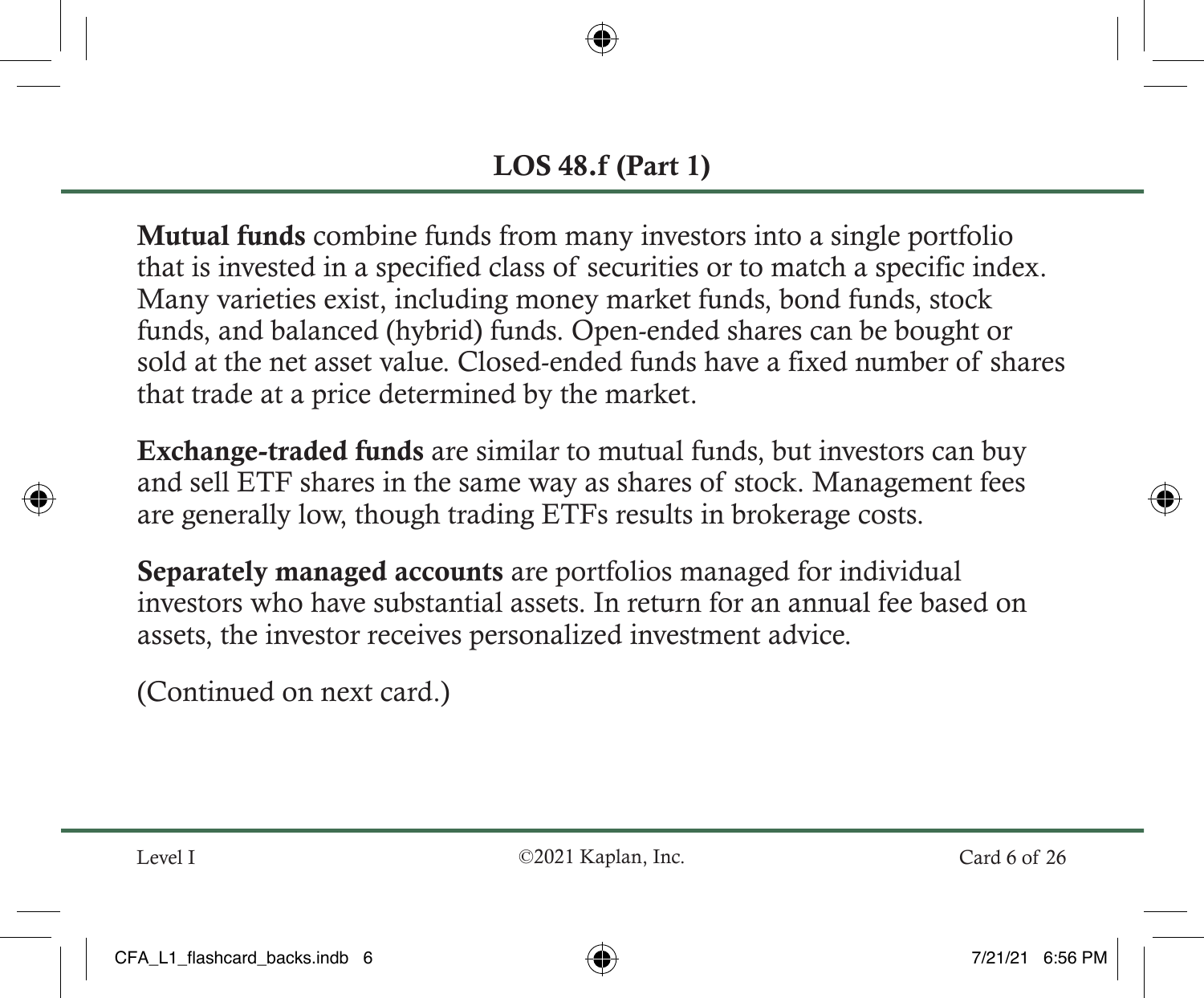Describe mutual funds and compare them with other pooled investment products.